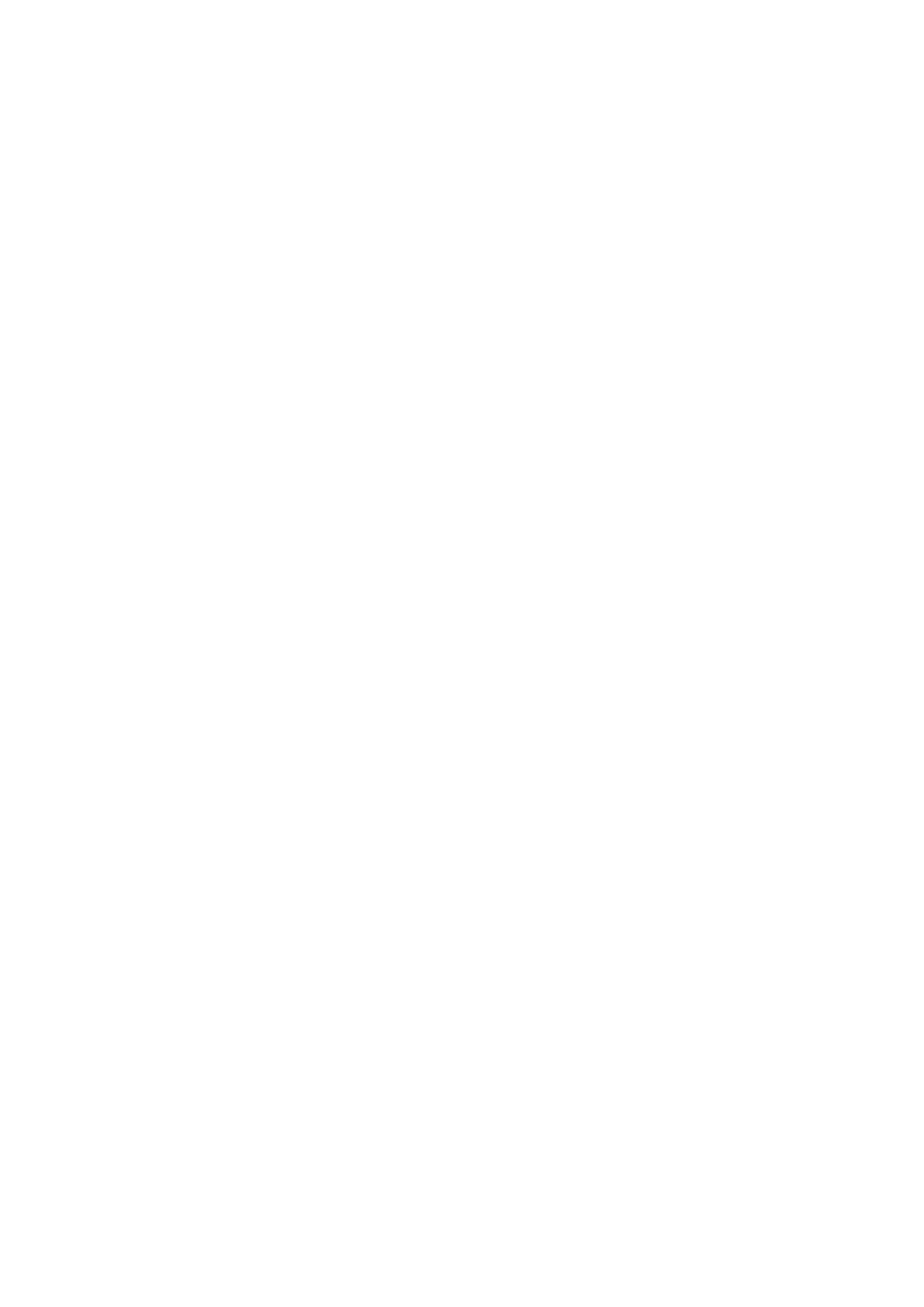*I certify that this public bill, which originated in the Legislative Assembly, has finally passed the Legislative Council and the Legislative Assembly of New South Wales.*

> *Clerk of the Legislative Assembly. Legislative Assembly, Sydney, , 2012*



New South Wales

# **Liquor Amendment (Kings Cross Plan of Management) Bill 2012**

Act No , 2012

An Act to amend the *Liquor Act 2007* and other legislation to implement the first stage of a plan of management in relation to the Kings Cross precinct.

*I have examined this bill and find it to correspond in all respects with the bill as finally passed by both Houses.*

*Assistant Speaker of the Legislative Assembly.*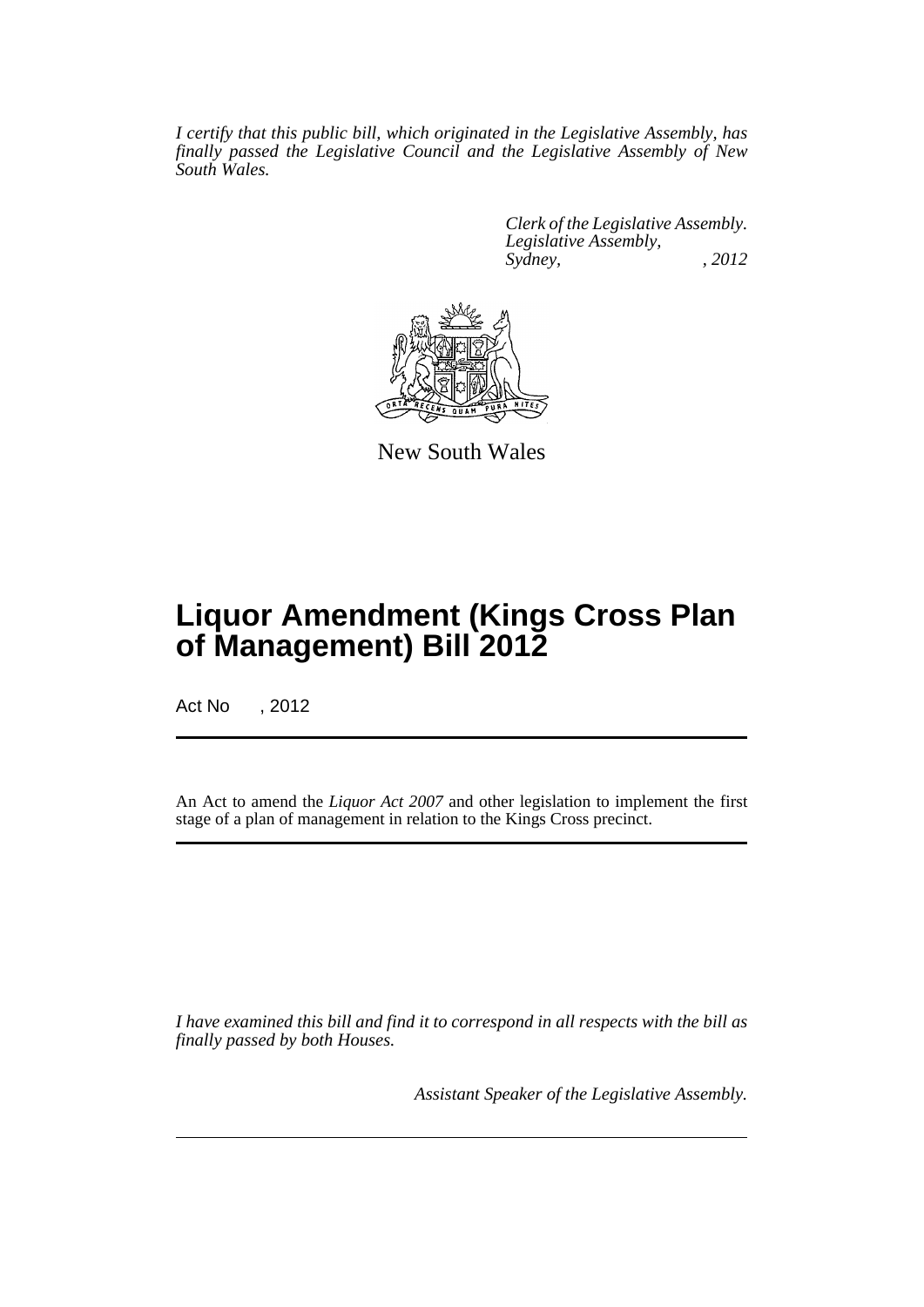# <span id="page-3-0"></span>**The Legislature of New South Wales enacts:**

# **1 Name of Act**

This Act is the *Liquor Amendment (Kings Cross Plan of Management) Act 2012*.

# <span id="page-3-1"></span>**2 Commencement**

This Act commences on a day or days to be appointed by proclamation.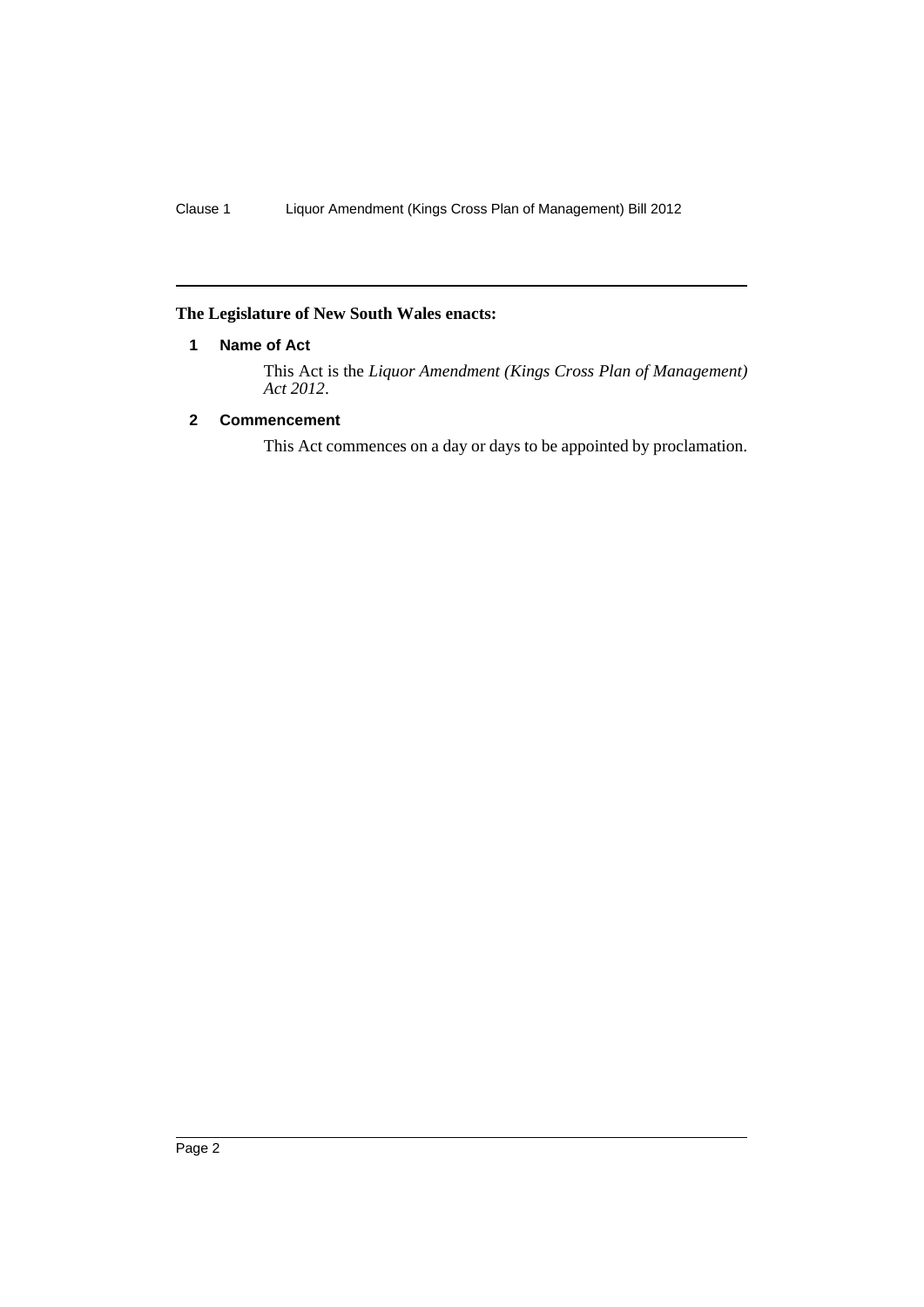Amendment of Liquor Act 2007 No 90 Schedule 1

# <span id="page-4-0"></span>**Schedule 1 Amendment of Liquor Act 2007 No 90**

# **[1] Section 4 Definitions**

Insert in alphabetical order in section 4 (1):

*Kings Cross precinct*—see section 4A.

### **[2] Section 4A**

Insert after section 4:

### **4A Meaning of "Kings Cross precinct"**

- (1) For the purposes of this Act, the *Kings Cross precinct* is the area including and bounded by the streets or parts of streets specified in Schedule 2.
- (2) A reference in this Act to premises situated in the Kings Cross precinct includes a reference to premises:
	- (a) that front or back onto, or abut, any street or part of a street specified in Schedule 2, or
	- (b) that can be entered from any such street or part, or
	- (c) that the regulations declare to be situated in the Kings Cross precinct.
- (3) The regulations may amend Schedule 2 by adding or removing, or varying the description of, a street or part of a street.

### **[3] Section 47A Definitions**

Insert "or, in the case of the Kings Cross precinct, ending on 24 December 2015" after "freeze period)" in paragraph (b) of the definition of *freeze period* in section 47A (1).

### **[4] Section 47A (1), definition of "freeze precinct"**

Insert "the Kings Cross precinct or" after "means".

### **[5] Section 47A (2A)**

Insert after section 47A (2):

(2A) Subsection (2) does not apply in relation to the Kings Cross precinct.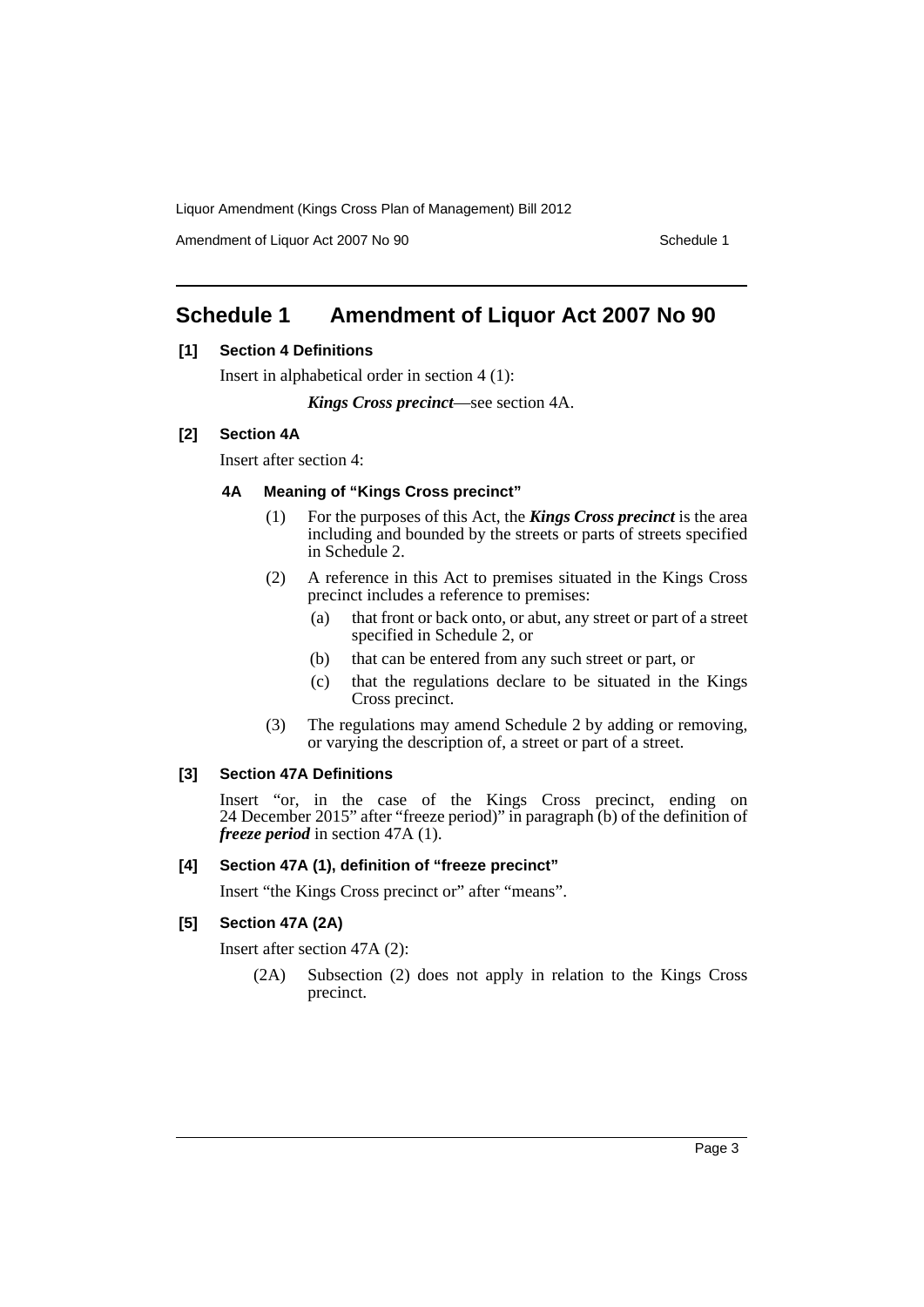Schedule 1 Amendment of Liquor Act 2007 No 90

## **[6] Section 47AA**

Insert after section 47A:

#### **47AA Exclusion of small venues**

- (1) This Division does not apply to or in respect of subject premises:
	- (a) that comprise a small venue, and
	- (b) that would, as a result of any application under this Act or an application for development consent as referred to in section 47I, continue to comprise a small venue.
- (2) For the purposes of this section, premises comprise a *small venue* if:
	- (a) not more than 60 patrons may be lawfully on the premises at any one time under the licence conditions for the premises or any relevant consent for the premises under the *Environmental Planning and Assessment Act 1979*, and
	- (b) there are no gaming machines or other facilities for gambling or betting on the premises, and
	- (c) the sale or supply of liquor for consumption away from the premises is not authorised by the licence for the premises, and
	- (d) the premises do not operate as a public entertainment venue, and
	- (e) the premises meet any other criteria prescribed by the regulations.
- (3) The regulations may prescribe criteria for premises to be regarded as a small venue for the purposes of this section, including criteria relating to the location of the premises, to the trading hours of the premises or to any connection with or relationship to other premises in the area.

#### **[7] Section 49 Extended trading authorisation**

Omit section 49 (3) (b). Insert instead:

- (b) situated in the Kings Cross precinct, or
- (b1) situated in the area including and bounded by the parts of streets specified in Schedule 3 (Oxford Street— Darlinghurst precinct) or that fronts or backs onto, or abuts, any such specified part, or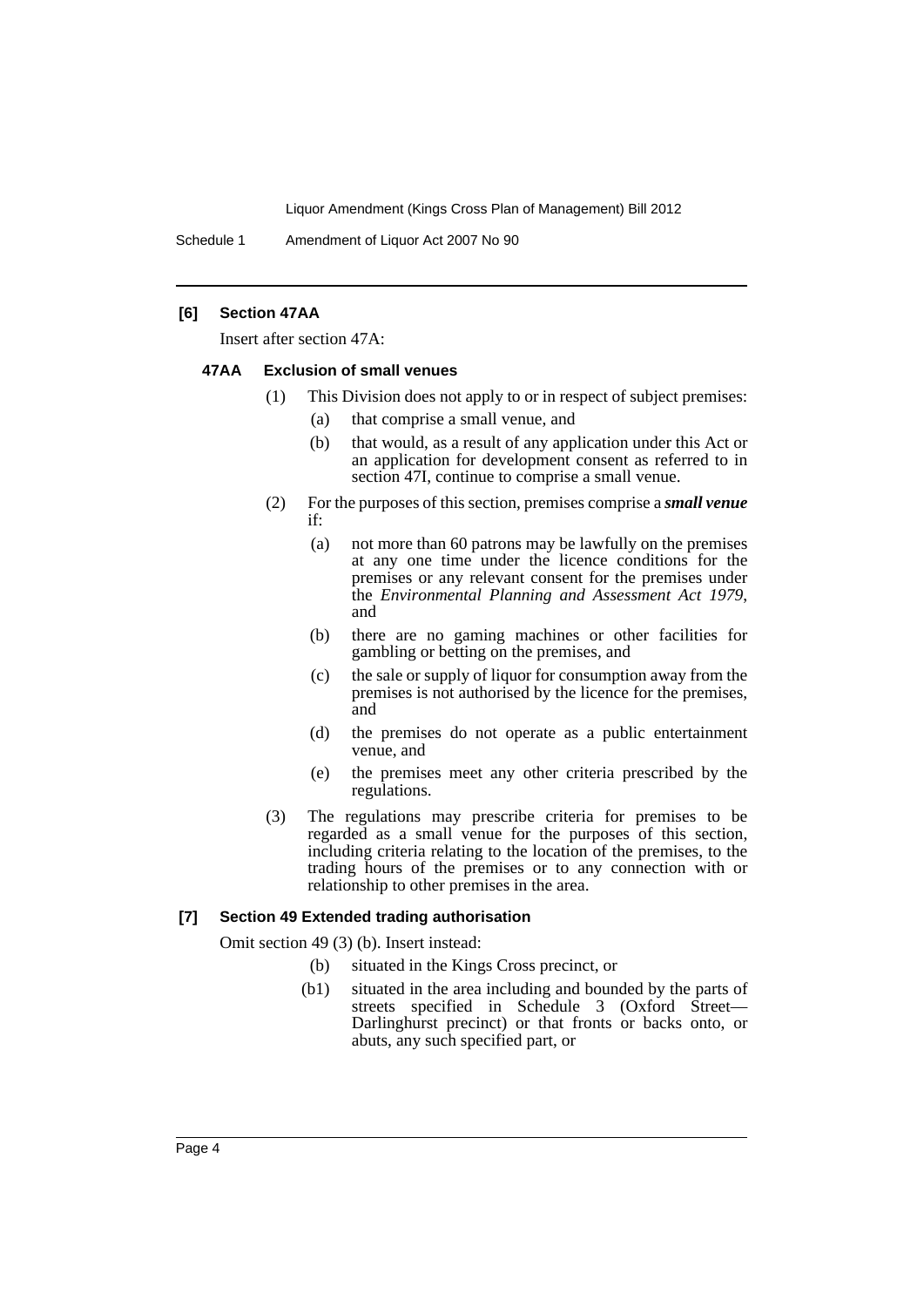Amendment of Liquor Act 2007 No 90 Schedule 1

## **[8] Part 6, Division 3**

Insert after Division 2:

# **Division 3 Kings Cross precinct**

#### **116A Regulatory controls for licensed premises in Kings Cross precinct**

- (1) The regulations may prescribe conditions to which a licence relating to premises situated in the Kings Cross precinct is subject.
- (2) Without limiting the matters to which any such conditions may relate, the conditions prescribed by the regulations under this section may:
	- (a) prohibit or restrict the use of glass or other breakable containers on the licensed premises, or
	- (b) prohibit or restrict the sale or supply of certain types of liquor on the licensed premises (including liquor with a high alcohol content or liquor that is intended to be consumed rapidly such as a shot), or
	- (c) prohibit or restrict the sale or supply of liquor on the licensed premises in certain circumstances or at certain times, or
	- (d) prohibit patrons from entering the licensed premises at certain times, or
	- (e) require the implementation of security or public safety measures in respect of the licensed premises, or
	- (f) require incident registers to be kept, or
	- (g) require the exclusion from licensed premises of persons of a specified class (including persons who are wearing any clothing or article displaying the name of, or other matter associated with, a particular organisation), or
	- (h) require the licensee of any premises situated in the Kings Cross precinct to contribute towards the costs associated with measures to minimise or prevent alcohol-related violence or anti-social behaviour or other alcohol-related harm in the Kings Cross precinct.
- (3) The conditions that may be prescribed by the regulations under this section may, without limitation, apply to a specified class of licensed premises or to specified licensed premises.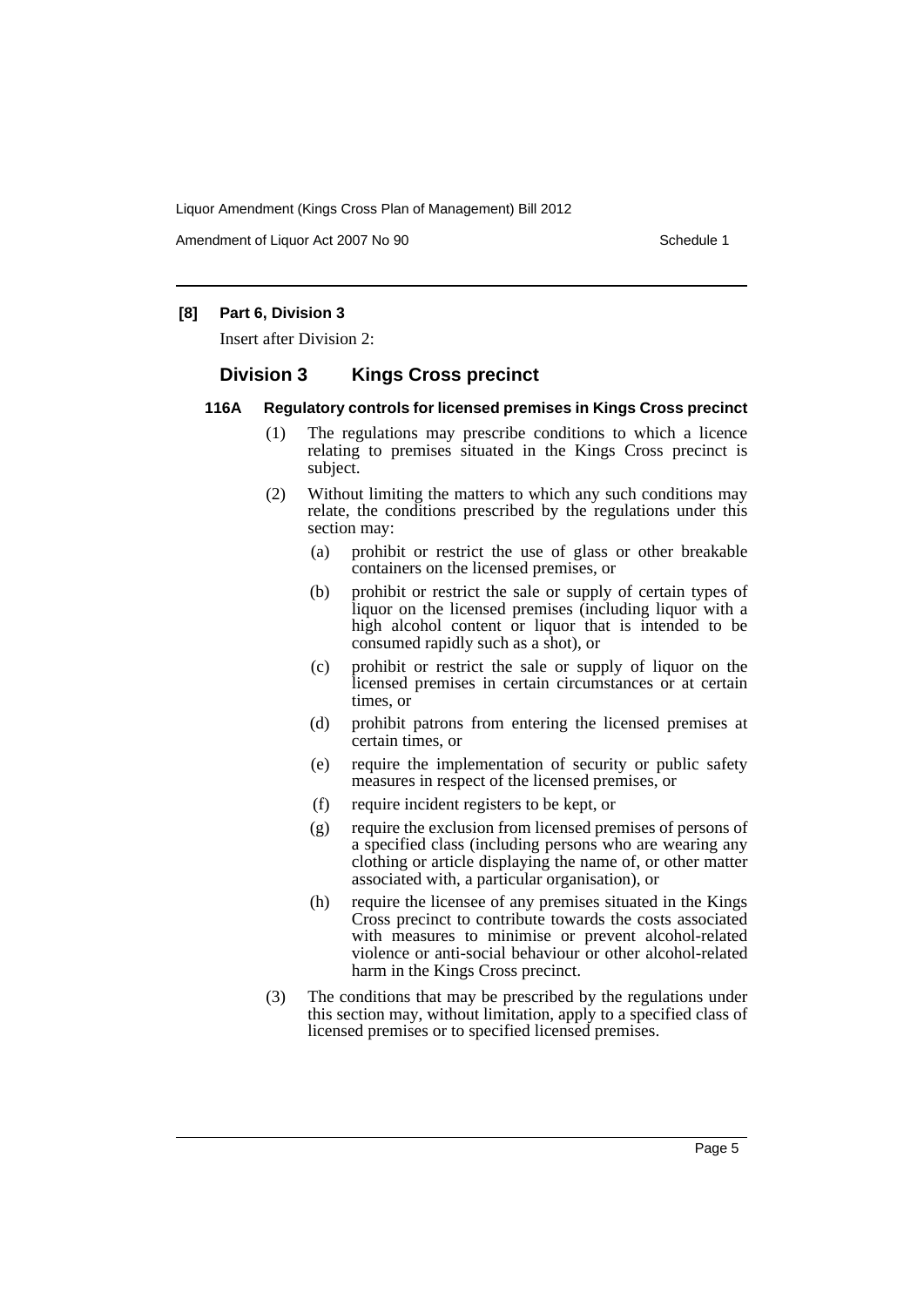Schedule 1 Amendment of Liquor Act 2007 No 90

- (4) The regulations may authorise the Director-General to exempt the licensee of any premises situated in the Kings Cross precinct from any of the conditions prescribed by the regulations under this section. The regulations may also provide that any such exemption is subject to conditions specified in the exemption.
- (5) Any conditions prescribed by the regulations under this section are in addition to any other conditions to which a licence relating to premises in the Kings Cross precinct may be subject.
- (6) Regulations may be made under this section regardless of whether any licensee who is likely to be affected by the regulation has been given an opportunity to make submissions in relation to the proposed regulation.

# **[9] Schedule 1 Savings and transitional provisions**

Insert at the end of clause 1 (1):

*Liquor Amendment (Kings Cross Plan of Management) Act 2012*

# **[10] Schedule 1**

Insert after Part 8:

# **Part 9 Provisions consequent on enactment of Liquor Amendment (Kings Cross Plan of Management) Act 2012**

# **35 Definition**

In this Part:

*amending Act* means the *Liquor Amendment (Kings Cross Plan of Management) Act 2012*.

#### **36 Application of temporary licence and development consent freeze provisions to extended Kings Cross precinct**

(1) In this clause:

*extended Kings Cross precinct* means that part of the Kings Cross precinct that was not part of the Kings Cross precinct as described in Schedule 5 to this Act immediately before the amendment of that Schedule by the amending Act.

(2) The amendments made to Division 1A of Part 4 by the amending Act extend to an application under this Act for any licence or other matter referred to in that Division or to an application for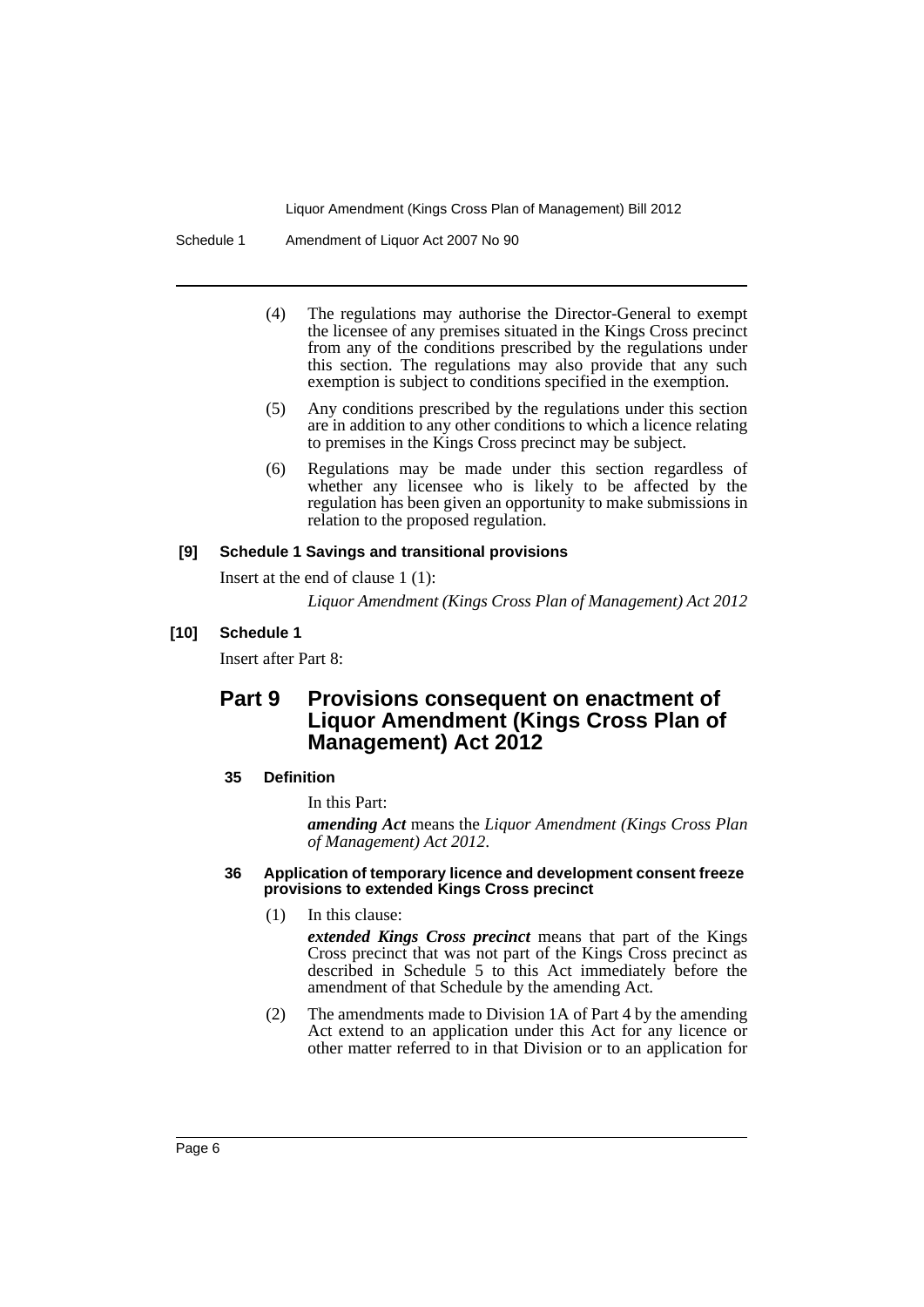Amendment of Liquor Act 2007 No 90 Schedule 1

development consent under the *Environmental Planning and Assessment Act 1979*:

- (a) that relates to premises situated in the extended Kings Cross precinct, and
- (b) that was made on or after 19 September 2012 but not granted or otherwise determined as at the commencement of those amendments.
- (3) However, the amendments made to Division 1A of Part 4 by the amending Act do not apply in relation to:
	- (a) an application under this Act for a licence or other matter relating to premises situated in the extended Kings Cross precinct, or
	- (b) an application for development consent under the *Environmental Planning and Assessment Act 1979* relating to premises situated in the extended Kings Cross precinct,

that was made before 19 September 2012.

(4) A reference in this clause to an application for development consent or to the granting of development consent has the same meaning as it has in section 47I of this Act.

### **37 Existing Kings Cross liquor accords**

- (1) The *Kings Cross Precinct Liquor Accord* as in force under Division 2 of Part 8 of this Act immediately before the commencement of this clause is terminated and any licence conditions imposed under section 136E in respect of that precinct liquor accord cease to have effect on that commencement.
- (2) The *Kings Cross Accord*, being the local liquor accord of that name in force under Division 1 of Part 8 of this Act, is taken to include terms authorising any person or body participating in the accord to contribute towards the costs associated with measures to minimise or prevent alcohol-related violence or anti-social behaviour or other alcohol-related harm in the Kings Cross precinct.

### **38 Crown not liable for any compensation**

- (1) Damages or compensation are not payable by or on behalf of the Crown:
	- (a) because of the enactment of the amending Act or the operation of the amendments made by the amending Act (including the provisions of this Part), or
	- (b) for the consequences of that enactment or operation, or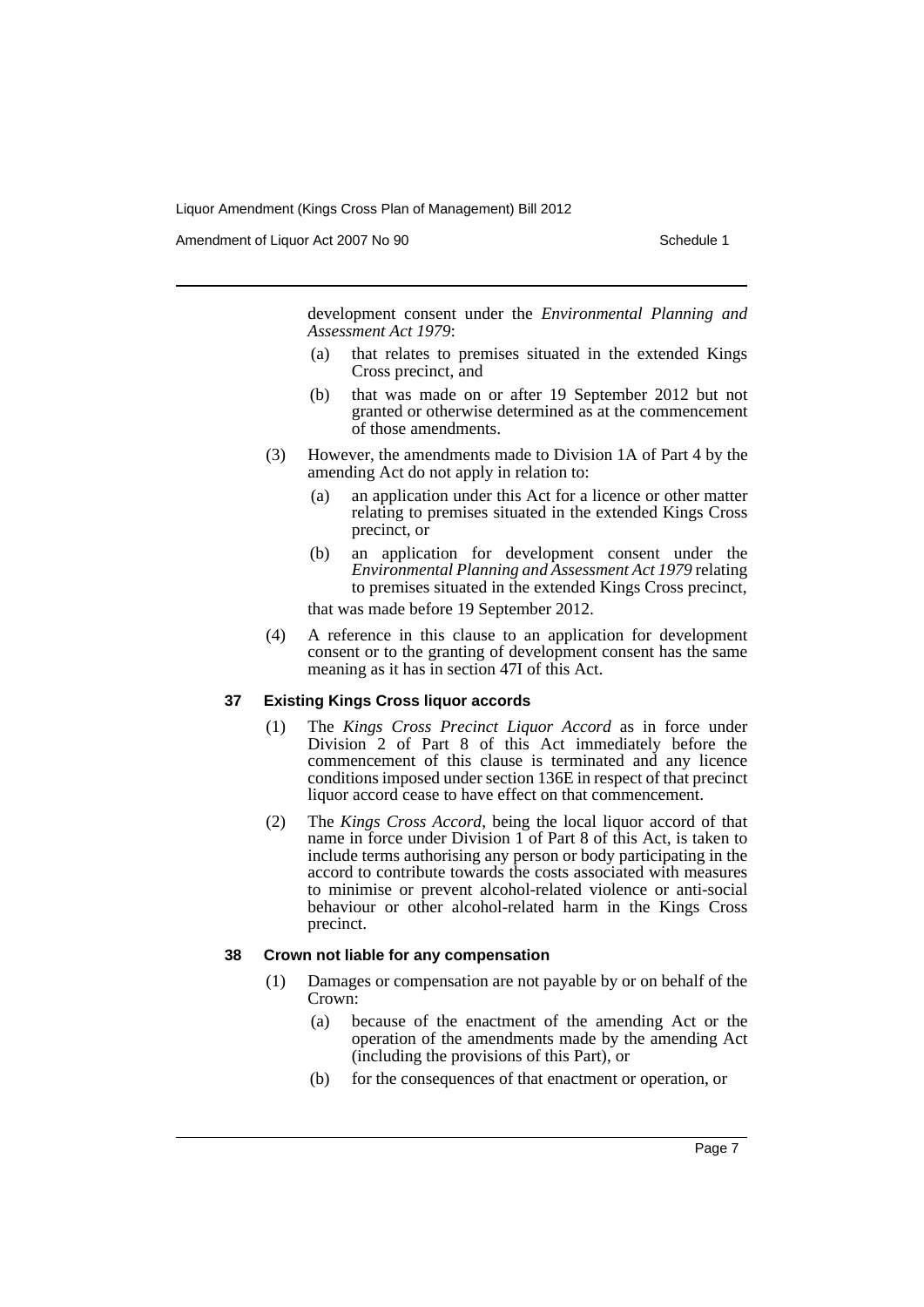Schedule 1 Amendment of Liquor Act 2007 No 90

- (c) because of a representation or conduct of any kind about the sale or supply of liquor on any premises or kind of premises.
- (2) In this clause, *the Crown* means the Crown within the meaning of the *Crown Proceedings Act 1988*, and includes any employee or agent of the Crown.

# **[11] Schedule 2 Kings Cross precinct**

Omit "(Section 49 (3))". Insert instead "(Section 4A)".

## **[12] Schedule 5 Freeze precincts**

Omit the matter relating to the Kings Cross precinct.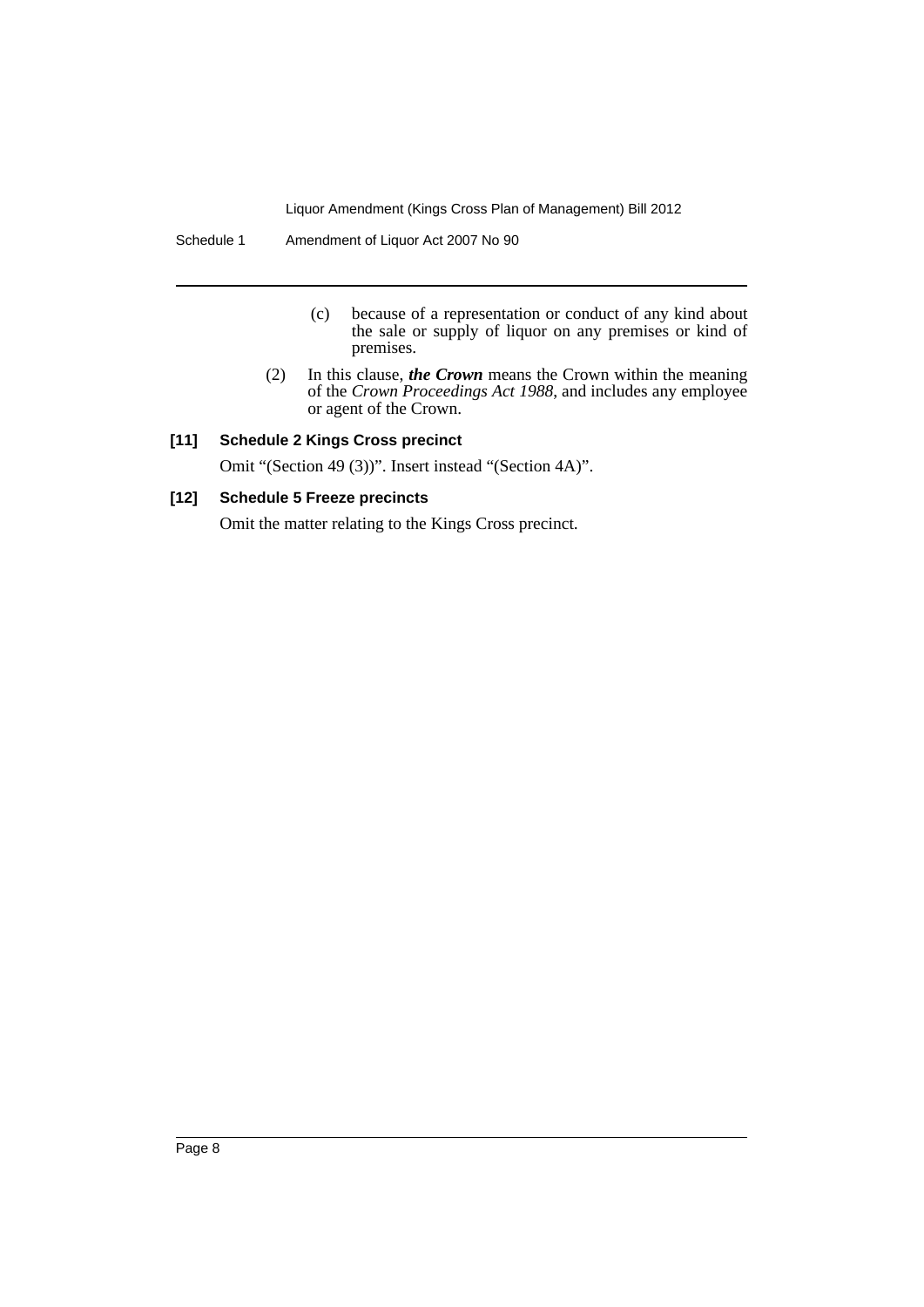Amendment of Liquor Regulation 2008 Schedule 2

# <span id="page-10-0"></span>**Schedule 2 Amendment of Liquor Regulation 2008**

## **[1] Clause 39C Expiry of recognised RSA certifications**

Insert after clause 39C (3):

(4) Despite subclause (3), if a recognised competency card issued to a relevant person expires, the person may not be issued with a new recognised competency card unless the person has successfully completed an approved RSA training course in addition to the course in respect of which the expired recognised competency card was issued.

**Note.** This means that licensees, bar staff and security personnel in the Kings Cross precinct will have to undertake approved RSA training every 5 years.

- (5) For the purposes of subclause (4), *relevant person* means any of the following:
	- (a) the licensee of licensed premises situated in the Kings Cross precinct,
	- (b) a staff member of licensed premises situated in the Kings Cross precinct,
	- (c) a person who is employed to carry on activities as a crowd controller or bouncer on or about licensed premises situated in the Kings Cross precinct.

# **[2] Clause 40 Obligations of licensee as to responsible service of alcohol**

Insert after clause 40 (1):

- (1A) The licensee of licensed premises situated in the Kings Cross precinct must not, on and from 1 March 2013:
	- (a) sell, supply or serve liquor by retail on the premises, or
	- (b) cause or permit liquor to be sold, supplied or served on the premises,

unless the licensee holds a current recognised competency card. Maximum penalty: 50 penalty units.

# **[3] Clause 40 (2A)**

Insert after clause 40 (2):

(2A) The licensee of licensed premises situated in the Kings Cross precinct must not, on and from 1 March 2013, cause or permit a staff member to sell, supply or serve liquor on the premises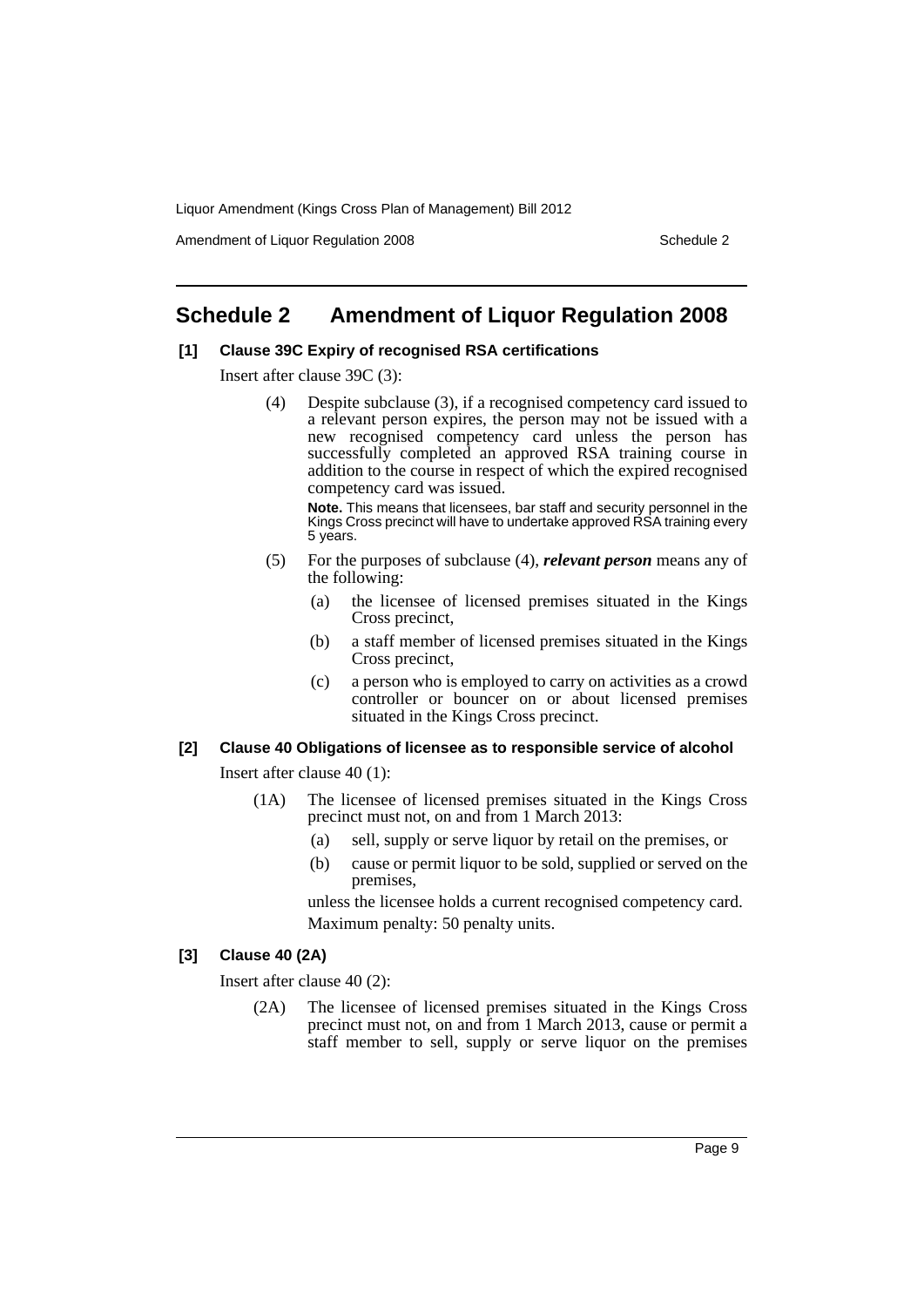Schedule 2 Amendment of Liquor Regulation 2008

unless the staff member holds a current recognised competency card.

Maximum penalty: 50 penalty units.

## **[4] Clause 40 (3)**

Omit "Subclause (1) does". Insert instead "Subclauses (1) and (1A) do".

### **[5] Clause 41 Obligations of staff members as to responsible service of alcohol**

Insert at the end of the clause:

(2) A staff member of licensed premises situated in the Kings Cross precinct must not, on and from 1 March 2013, sell, supply or serve liquor by retail on the premises unless the staff member holds a current recognised competency card. Maximum penalty: 20 penalty units.

### **[6] Clause 42 Obligations in relation to persons carrying on certain security activities**

Insert after clause 42 (1):

(1A) A person (including the licensee of licensed premises) must not employ or engage a person to carry on activities as a crowd controller or bouncer on or about licensed premises situated in the Kings Cross precinct unless the person holds a current recognised competency card.

Maximum penalty: 50 penalty units.

### **[7] Clause 42 (3) and (4)**

Insert after clause 42 (2):

(3) A person must not, in the course of the person's employment, carry on activities as a crowd controller or bouncer on or about licensed premises situated in the Kings Cross precinct unless the person holds a current recognised competency card.

Maximum penalty: 20 penalty units.

(4) Subclauses (1A) and (3) take effect on and from 1 March 2013.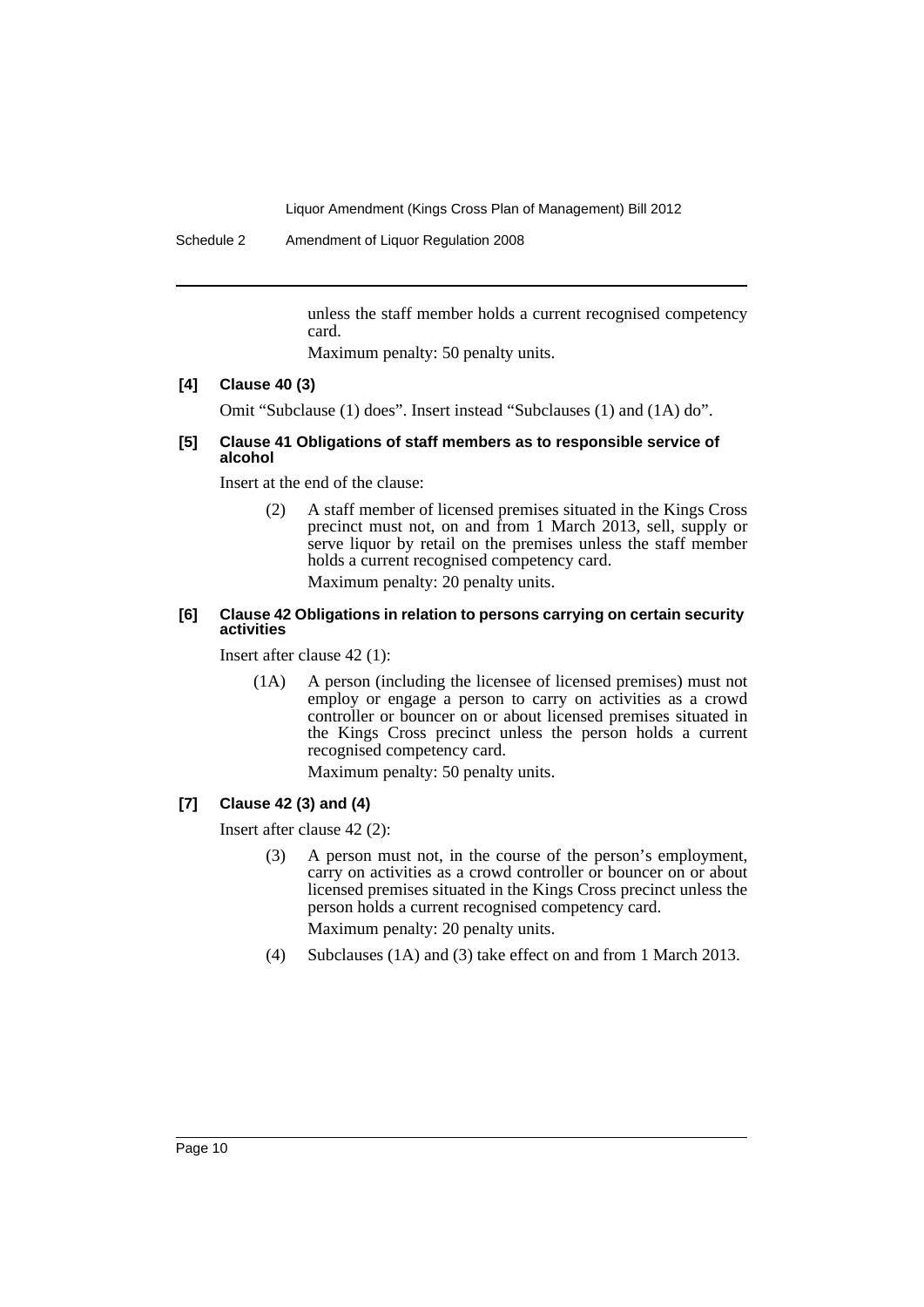Amendment of Liquor Regulation 2008 Schedule 2

# **[8] Schedule 2 Penalty notice offences**

Insert in appropriate order in the matter relating to offences under the *Liquor Regulation 2008*:

| Clause $40(1A)$ | \$1.100 |
|-----------------|---------|
| Clause $40(2A)$ | \$1,100 |
| Clause $42(1A)$ | \$550   |
| Clause $42(3)$  | \$440   |

# **[9] Schedule 2**

Omit the matter relating to clause 41 of the *Liquor Regulation 2008*. Insert instead:

| Clause $41(1)$ | \$220 |
|----------------|-------|
| Clause $41(2)$ | \$440 |